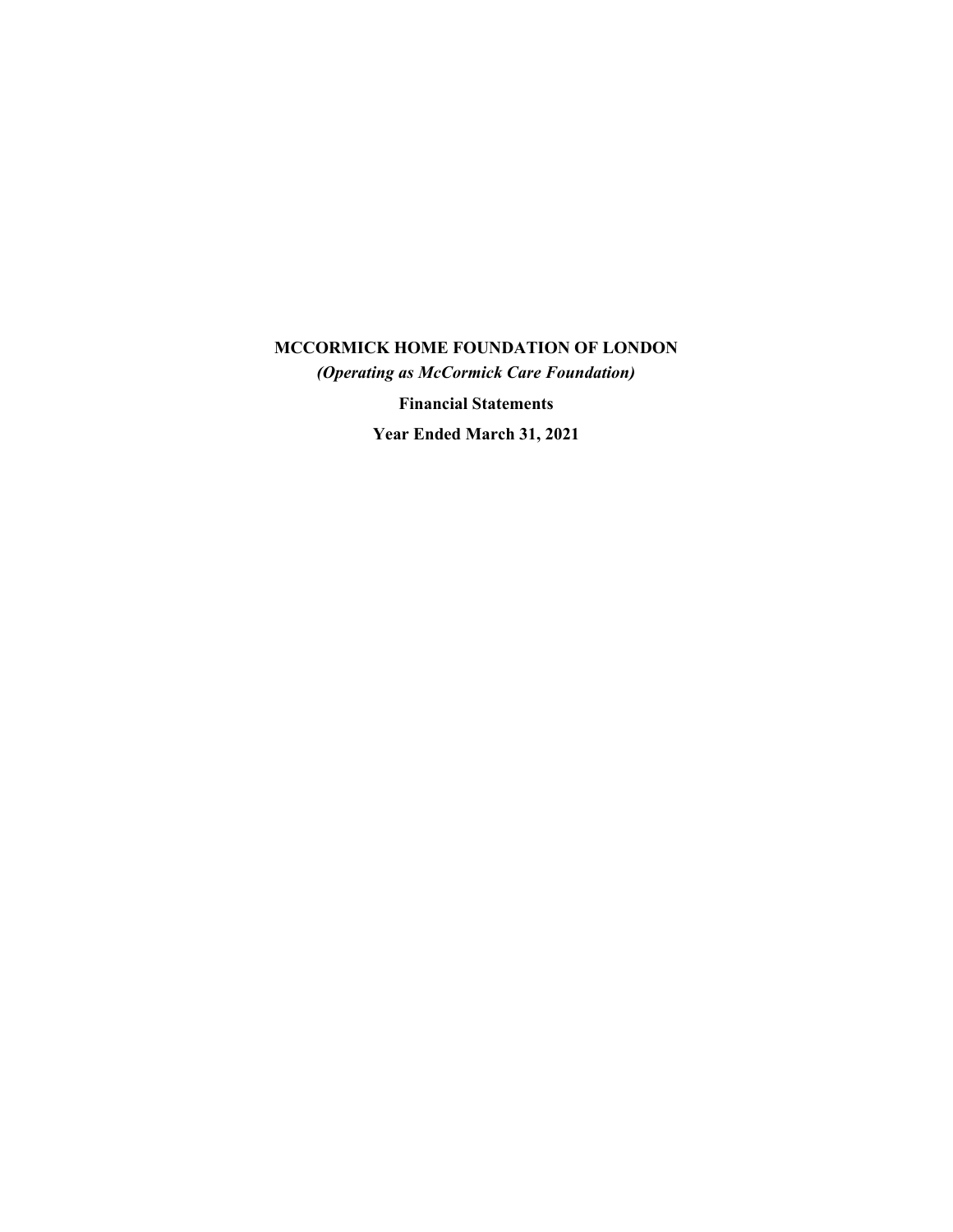|                                                                    | Page     |
|--------------------------------------------------------------------|----------|
| <b>INDEPENDENT AUDITOR'S REPORT</b>                                | $1 - 2$  |
| FINANCIAL STATEMENTS                                               |          |
| <b>Statement of Financial Position</b>                             | 3        |
| Statement of Revenue and Expenditures and Changes in Fund Balances | 4        |
| Statement of Cash Flows                                            | 5        |
| Notes to Financial Statements                                      | $6 - 10$ |
|                                                                    |          |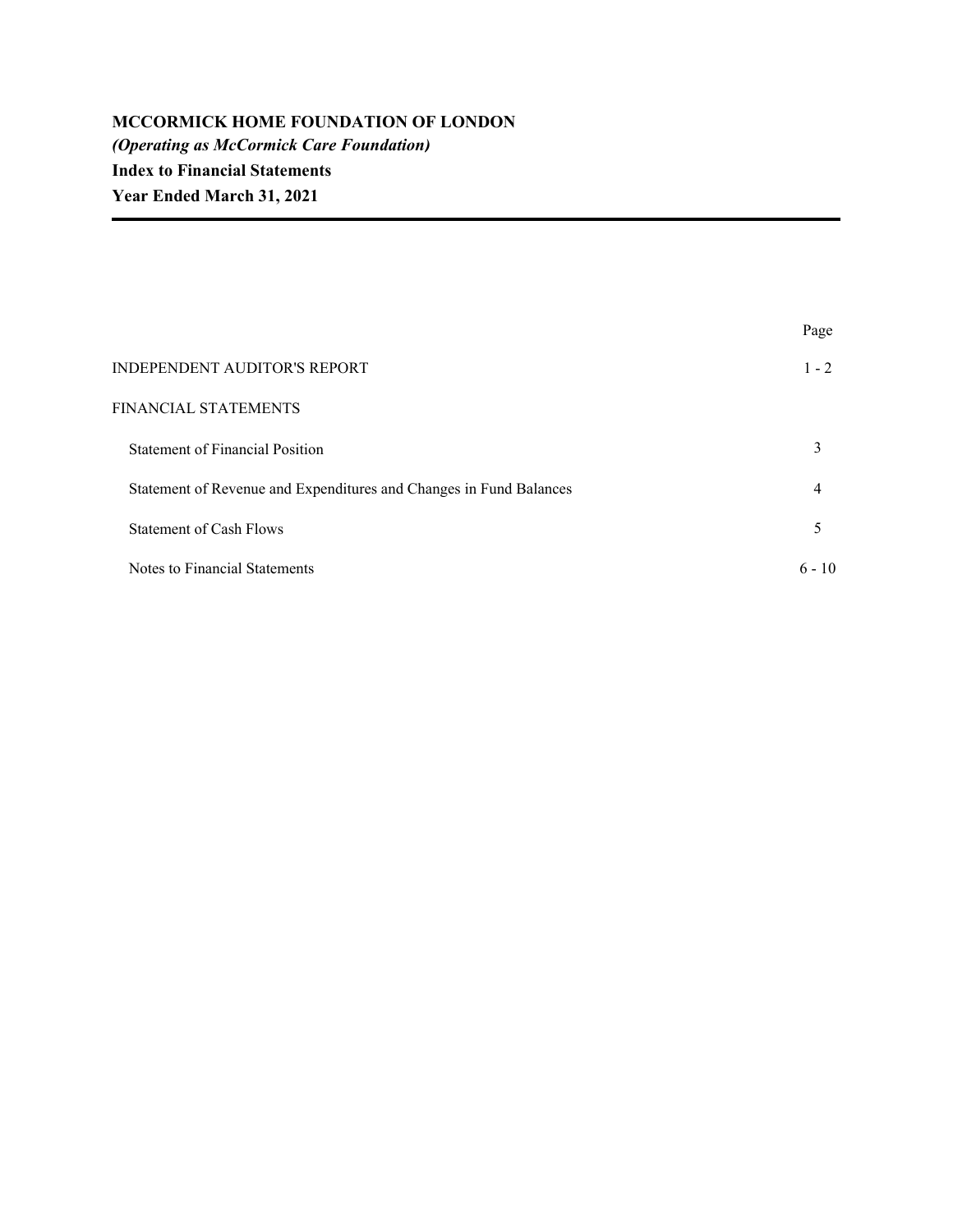

Tel: 519 432 5534 Fax: 519 432 6544 www.bdo.ca

**BDO Canada LLP** 633 Colborne Street Unit  $300$ London Ontario N6B 2V3 Canada

## **INDEPENDENT AUDITOR'S REPORT**

To the Board of Directors of McCormick Home Foundation of London (Operating as McCormick Care Foundation)

## *Qualified Opinion*

We have audited the financial statements of McCormick Home Foundation of London (the Foundation), which comprise the statement of financial position as at March 31, 2021, and the statements of revenue and expenditures and changes in fund balances and cash flows for the year then ended, and notes to the financial statements, including a summary of significant accounting policies.

In our opinion, except for the possible effects of the matter described in the *Basis for Qualified Opinion* section of our report, the accompanying financial statements present fairly, in all material respects, the financial position of the Foundation as at March 31, 2021, and the results of its operations and its cash flows for the year then ended in accordance with Canadian accounting standards for not-for-profit organizations.

## *Basis for Qualified Opinion*

In common with many charitable organizations, the Foundation derives revenue from donations, the completeness of which is not susceptible of satisfactory audit verification. Accordingly, our verification of these revenues was limited to the amounts recorded in the records of the Foundation and we were not able to determine whether any adjustments might be necessary to donation revenue, excess of revenues over expenses, fund balances and cash flows. Our audit opinion on the financial statements for the year ended March 31, 2020 was modified accordingly because of the possible effects of this limitation of scope.

We conducted our audit in accordance with Canadian generally accepted auditing standards. Our responsibilities under those standards are further described in the *Auditor's Responsibilities for the Audit of the Financial Statements* section of our report. We are independent of the Foundation in accordance with the ethical requirements that are relevant to our audit of the financial statements in Canada, and we have fulfilled our other ethical responsibilities in accordance with those requirements. We believe that the audit evidence we have obtained is sufficient and appropriate to provide a basis for our qualified audit opinion.

## *Responsibilities of Management and Those Charged with Governance for the Financial Statements*

Management is responsible for the preparation and fair presentation of the financial statements in accordance with Canadian accounting standards for not-for-profit organizations, and for such internal control as management determines is necessary to enable the preparation of financial statements that are free from material misstatement, whether due to fraud or error.

In preparing the financial statements, management is responsible for assessing the Foundation's ability to continue as a going concern, disclosing, as applicable, matters relating to going concern and using the going concern basis of accounting unless management either intends to liquidate the Foundation or to cease operations, or has no realistic alternative but to do so.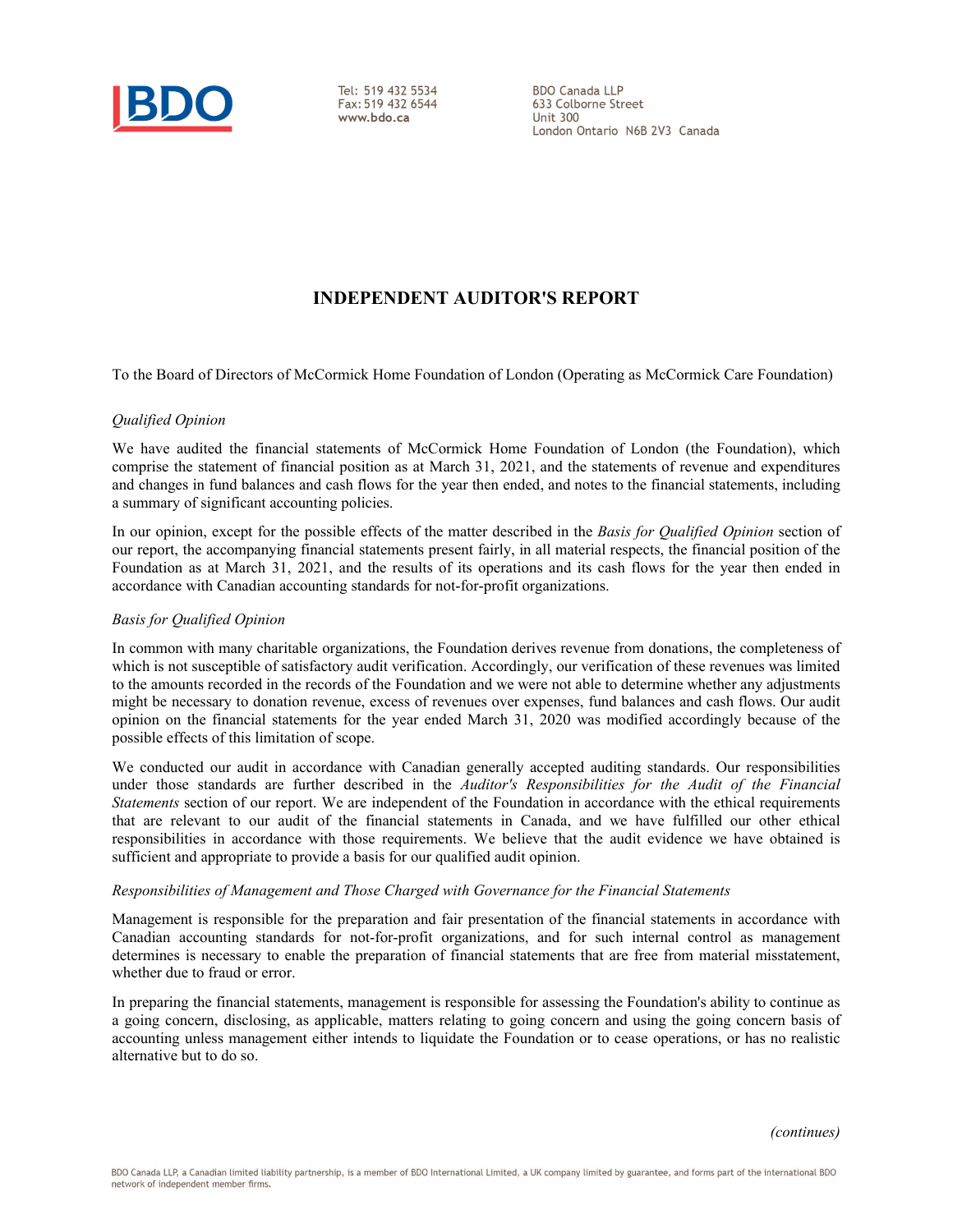Independent Auditor's Report to the Board of Directors of McCormick Home Foundation of London *(continued)*

Those charged with governance are responsible for overseeing the Foundation's financial reporting process.

#### *Auditor's Responsibilities for the Audit of the Financial Statements*

Our objectives are to obtain reasonable assurance about whether the financial statements as a whole are free from material misstatement, whether due to fraud or error, and to issue an auditor's report that includes our opinion. Reasonable assurance is a high level of assurance, but is not a guarantee that an audit conducted in accordance with Canadian generally accepted auditing standards will always detect a material misstatement when it exists. Misstatements can arise from fraud or error and are considered material if, individually or in the aggregate, they could reasonably be expected to influence the economic decisions of users taken on the basis of these financial statements.

As part of an audit in accordance with Canadian generally accepted auditing standards, we exercise professional judgment and maintain professional skepticism throughout the audit. We also:

- Identify and assess the risks of material misstatement of the financial statements, whether due to fraud or error, design and perform audit procedures responsive to those risks, and obtain audit evidence that is sufficient and appropriate to provide a basis for our opinion. The risk of not detecting a material misstatement resulting from fraud is higher than for one resulting from error, as fraud may involve collusion, forgery, intentional omissions, misrepresentations, or the override of internal control.
- Obtain an understanding of internal control relevant to the audit in order to design audit procedures that are appropriate in the circumstances, but not for the purpose of expressing an opinion on the effectiveness of the Foundation's internal control.
- Evaluate the appropriateness of accounting policies used and the reasonableness of accounting estimates and related disclosures made by management.
- Conclude on the appropriateness of management's use of the going concern basis of accounting and, based on the audit evidence obtained, whether a material uncertainty exists related to events or conditions that may cast significant doubt on the Foundation's ability to continue as a going concern. If we conclude that a material uncertainty exists, we are required to draw attention in our auditor's report to the related disclosures in the financial statements or, if such disclosures are inadequate, to modify our opinion. Our conclusions are based on the audit evidence obtained up to the date of our auditor's report. However, future events or conditions may cause the Foundation to cease to continue as a going concern.
- Evaluate the overall presentation, structure and content of the financial statements, including the disclosures, and whether the financial statements represent the underlying transactions and events in a manner that achieves fair presentation.

We communicate with those charged with governance regarding, among other matters, the planned scope and timing of the audit and significant audit findings, including any significant deficiencies in internal control that we identify during our audit.

BDO Canada LLP

London, Ontario Chartered Professional Accountants May 26, 2021 Licensed Public Accountants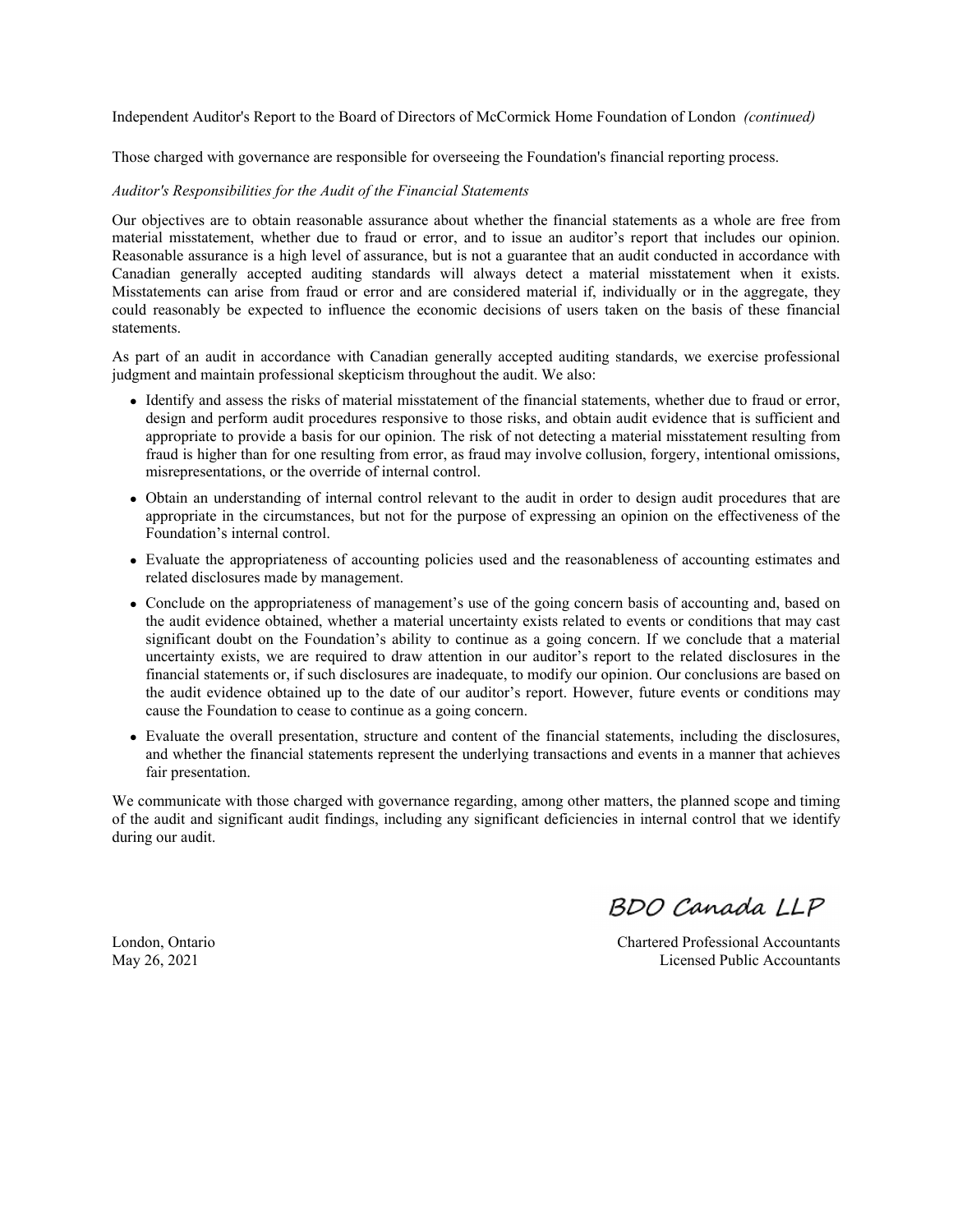## **MCCORMICK HOME FOUNDATION OF LONDON** *(Operating as McCormick Care Foundation)* **Statement of Financial Position March 31, 2021**

|                                                                        | 2021                   | 2020                   |
|------------------------------------------------------------------------|------------------------|------------------------|
| <b>ASSETS</b>                                                          |                        |                        |
| <b>CURRENT</b>                                                         |                        |                        |
| Cash                                                                   | \$<br>183,169          | \$<br>42,458           |
| Amounts receivable                                                     | 6,000                  |                        |
| HST recoverable                                                        | 5,718                  | 5,988                  |
|                                                                        | 194,887                | 48,446                 |
| Investments (Note 4)                                                   | 1,643,927              | 1,499,901              |
|                                                                        |                        |                        |
| Property and equipment (Note 5)                                        | 1,665                  | 2,214                  |
|                                                                        | \$1,840,479            | \$1,550,561            |
| <b>LIABILITIES AND FUND BALANCES</b>                                   |                        |                        |
| <b>CURRENT</b>                                                         |                        |                        |
| Accounts payable and accrued charges<br>Due to McCormick Home (Note 6) | \$<br>8,447<br>139,730 | \$<br>7,557<br>113,036 |
|                                                                        |                        |                        |
|                                                                        | 148,177                | 120,593                |
| <b>FUND BALANCES</b>                                                   |                        |                        |
| General Fund                                                           |                        |                        |
|                                                                        | 1,261,716              | 1,001,705              |
| <b>Restricted Fund</b>                                                 | 430,586                | 428,263                |
|                                                                        | 1,692,302              | 1,429,968              |
|                                                                        | \$1,840,479            | \$1,550,561            |

## **ON BEHALF OF THE BOARD**

\_\_\_\_\_\_\_\_\_\_\_\_\_\_\_\_\_\_\_\_\_\_\_\_\_\_\_\_\_ *Director*

\_\_\_\_\_\_\_\_\_\_\_\_\_\_\_\_\_\_\_\_\_\_\_\_\_\_\_\_\_ *Director*

See accompanying notes to the financial statements.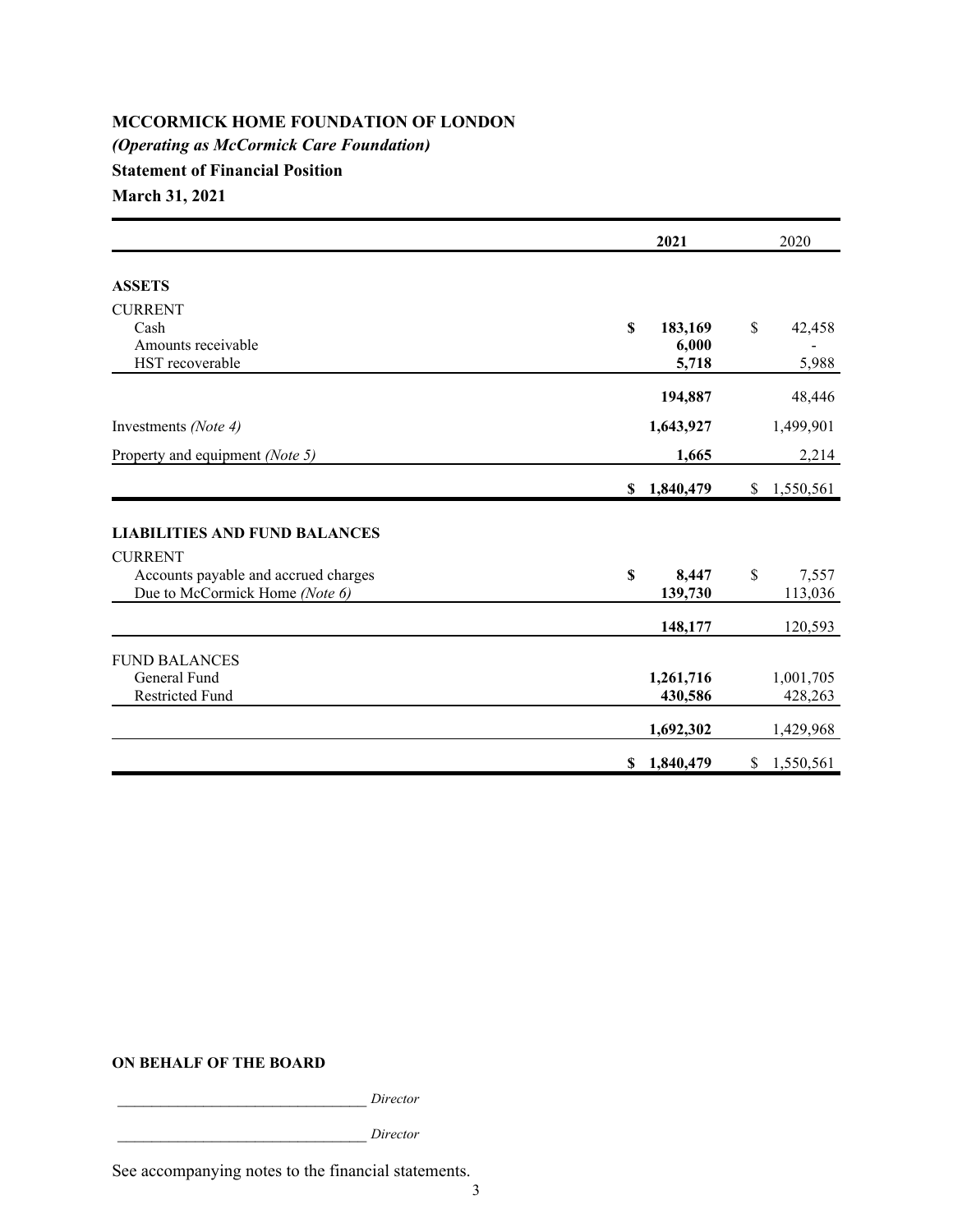## **McCORMICK HOME FOUNDATION OF LONDON**

## *(Operating as McCormick Care Foundation)*

## **Statement of Revenue and Expenditures and Changes in Fund Balances**

**Year Ended March 31, 2021**

|                                            |                 | <b>General Fund</b> |           | <b>Restricted Fund</b> |    |            | <b>Total</b> |                  |            |
|--------------------------------------------|-----------------|---------------------|-----------|------------------------|----|------------|--------------|------------------|------------|
|                                            | 2021            |                     | 2020      | 2021                   |    | 2020       |              | 2021             | 2020       |
|                                            |                 |                     |           |                        |    |            |              |                  |            |
| <b>REVENUE</b>                             |                 |                     |           |                        |    |            |              |                  |            |
| Donations                                  | \$              | 103,352 \$          | 52,181    | \$<br>119,743 \$       |    | 163,546    | \$           | 223,095 \$       | 215,727    |
| Investment income (loss) (Note 7)          | 297,148         |                     | (14,950)  |                        |    |            |              | 297,148          | (14,950)   |
| Special events                             | 134,821         |                     | 111,385   | 5,000                  |    | 20,295     |              | 139,821          | 131,680    |
|                                            | 535,321         |                     | 148,616   | 124,743                |    | 183,841    |              | 660,064          | 332,457    |
| <b>EXPENDITURES</b>                        |                 |                     |           |                        |    |            |              |                  |            |
| Salaries, wages and benefits               | 95,898          |                     | 109,885   |                        |    |            |              | 95,898           | 109,885    |
| Special events                             | 38,083          |                     | 45,693    |                        |    | 2,405      |              | 38,083           | 48,098     |
| Consulting                                 | 21,308          |                     |           |                        |    |            |              | 21,308           |            |
| Contract fees                              | 18,774          |                     | 20,661    |                        |    |            |              | 18,774           | 20,661     |
| Accounting services                        | 10,636          |                     | 9,230     |                        |    |            |              | 10,636           | 9,230      |
| Gifts in-kind                              | 9,891           |                     | 1,318     |                        |    |            |              | 9,891            | 1,318      |
| Investment management fees                 | 7,920           |                     | 6,777     |                        |    |            |              | 7,920            | 6,777      |
| Legal and audit                            | 6,840           |                     | 7,591     |                        |    |            |              | 6,840            | 7,591      |
| Bank and merchant fees                     | 6,312           |                     | 4,893     | 476                    |    | 134        |              | 6,788            | 5,027      |
| Office rent (Note 6)                       | 6,000           |                     | 6,000     |                        |    |            |              | 6,000            | 6,000      |
| Amortization of property and equipment     |                 | 2,846               | 2,214     |                        |    |            |              | 2,846            | 2,214      |
| Office supplies                            |                 | 2,206               | 3,828     |                        |    |            |              | 2,206            | 3,828      |
| Fundraising expenses                       | 2,079           |                     | 3,118     |                        |    |            |              | 2,079            | 3,118      |
| Website development                        |                 | 95                  | 409       |                        |    |            |              | 95               | 409        |
|                                            | 228,888         |                     | 221,617   | 476                    |    | 2,539      |              | 229,364          | 224,156    |
| <b>EXCESS (DEFICIENCY) OF REVENUE OVER</b> |                 |                     |           |                        |    |            |              |                  |            |
| <b>EXPENDITURES</b>                        | 306,433         |                     | (73,001)  | 124,267                |    | 181,302    |              | 430,700          | 108,301    |
| FUND BALANCES - BEGINNING OF YEAR          | 1,001,705       |                     | 1,136,236 | 428,263                |    | 349,494    |              | 1,429,968        | 1,485,730  |
|                                            | 1,308,138       |                     | 1,063,235 | 552,530                |    | 530,796    |              | 1,860,668        | 1,594,031  |
| Grants to McCormick Home (Note 6)          | (46, 422)       |                     | (61, 530) | (121, 944)             |    | (102, 533) |              | (168, 366)       | (164, 063) |
| <b>FUND BALANCES - END OF YEAR</b>         | \$<br>1,261,716 | <sup>\$</sup>       | 1.001.705 | \$<br>430,586          | \$ | 428,263    | \$           | 1,692,302<br>\$. | 1.429.968  |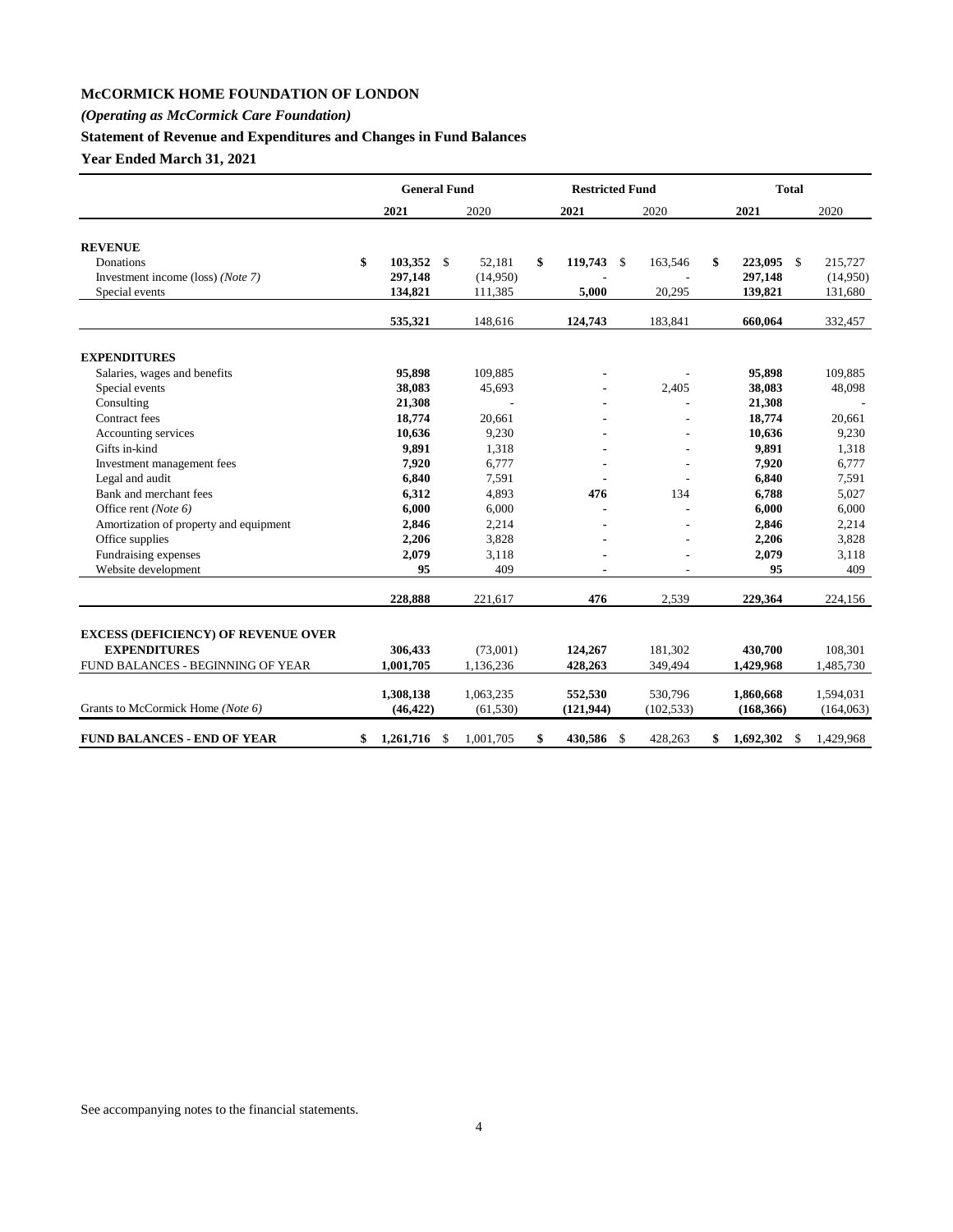## **MCCORMICK HOME FOUNDATION OF LONDON**

*(Operating as McCormick Care Foundation)*

## **Statement of Cash Flows**

**Year Ended March 31, 2021**

|                                               |    | 2021       |    |            |
|-----------------------------------------------|----|------------|----|------------|
|                                               |    |            |    |            |
| <b>OPERATING ACTIVITIES</b>                   |    |            |    |            |
| Excess of revenue over expenditures           | S  | 430,700    | \$ | 108,301    |
| Items not affecting cash:                     |    |            |    |            |
| Amortization of property and equipment        |    | 2,846      |    | 2,214      |
| Unrealized (gains) losses on investments      |    | (159, 784) |    | 72,161     |
| Realized (gains) on investments               |    | (56, 386)  |    | (933)      |
|                                               |    | 217,376    |    | 181,743    |
| Changes in non-cash working capital:          |    |            |    |            |
| Amounts receivable                            |    | (6,000)    |    | 4,000      |
| HST recoverable                               |    | 270        |    | 795        |
| Accounts payable and accrued charges          |    | 890        |    | 918        |
| Due to McCormick Home                         |    | 26,694     |    | 63,849     |
|                                               |    | 21,854     |    | 69,562     |
| Cash flow from operating activities           |    | 239,230    |    | 251,305    |
| <b>INVESTING ACTIVITIES</b>                   |    |            |    |            |
| Purchase of property and equipment            |    | (2, 297)   |    |            |
| Purchase of investments                       |    | (80, 592)  |    | (155, 107) |
| Proceeds on disposal of investments           |    | 152,736    |    | 7,242      |
|                                               |    |            |    |            |
| Cash flow from (used by) investing activities |    | 69,847     |    | (147, 865) |
| <b>FINANCING ACTIVITY</b>                     |    |            |    |            |
| Grants to McCormick Home                      |    | (168, 366) |    | (164, 063) |
| <b>INCREASE (DECREASE) IN CASH FLOW</b>       |    | 140,711    |    | (60, 623)  |
| Cash - beginning of year                      |    | 42,458     |    | 103,081    |
| <b>CASH - END OF YEAR</b>                     | \$ | 183,169    | \$ | 42,458     |

See accompanying notes to the financial statements.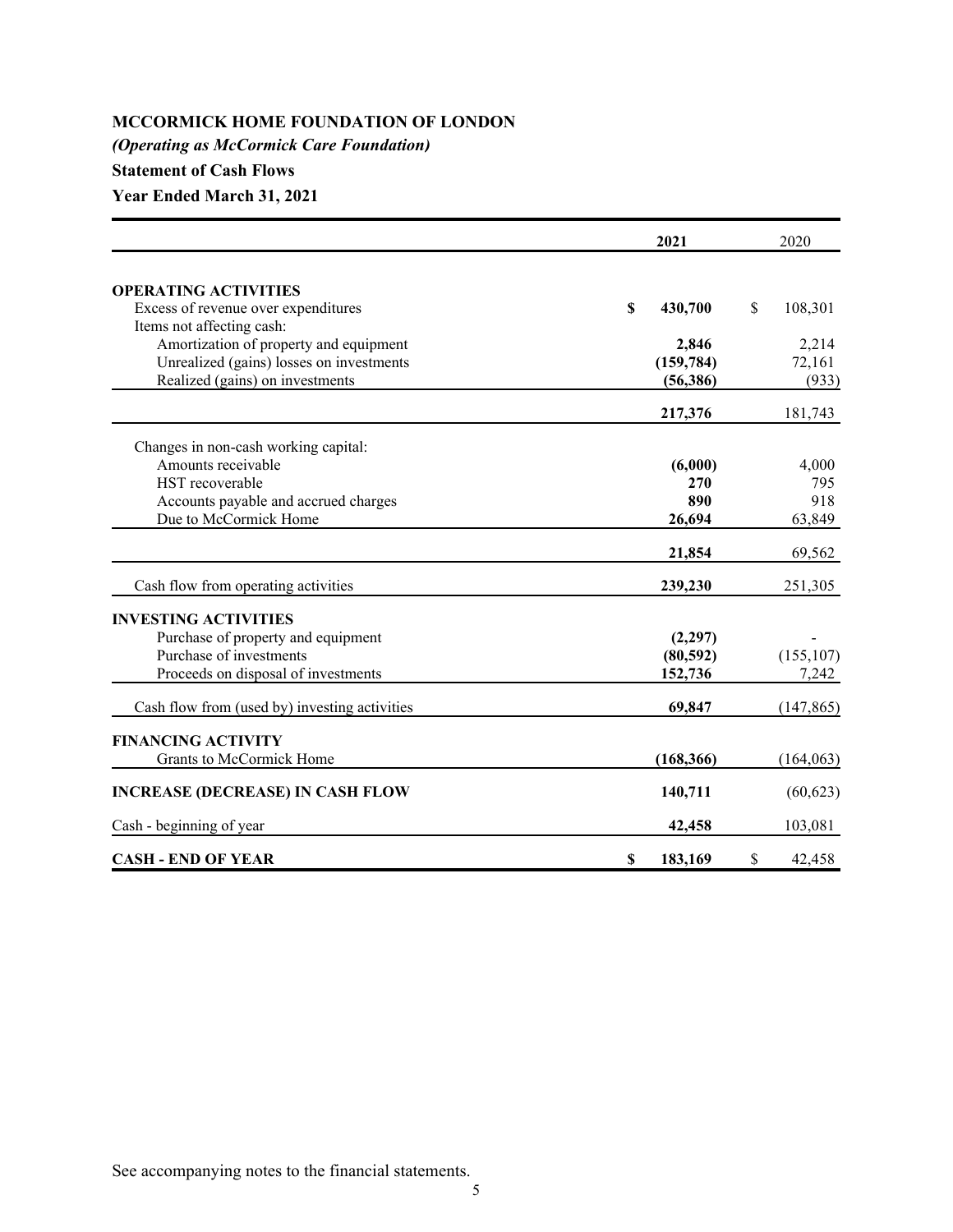## 1. NATURE OF THE FOUNDATION

The McCormick Home Foundation of London (the "Foundation") was established in 1984. Its mission is to raise funds for programming, innovation and research to benefit current and future residents and clients of McCormick Home and McCormick Dementia Services.

The Foundation is a registered charity (Registration No. 119035434 RR0001) and is classified as a public foundation under Section 149.1(1)(g) of the Income Tax Act (Canada). Under the provisions of the Income Tax Act (Canada), the Foundation is exempt from taxes on income.

## 2. BASIS OF PRESENTATION

The financial statements were prepared in accordance with Canadian accounting standards for not-for-profit organizations (ASNPO). ASNPO is part of Canadian generally accepted accounting principles (GAAP).

## 3. SUMMARY OF SIGNIFICANT ACCOUNTING POLICIES

### Revenue recognition

The Foundation follows the restricted fund method of accounting for contributions. Donor restricted contributions are recognized as revenue of the Restricted Fund. Unrestricted contributions are recognized as revenue when received or receivable if the amount to be received can be reasonably established and collection is reasonably assured. Gifts in kind are recorded at their estimated market value when received. Ticket sales, sponsorships and other special event amounts are recorded as revenue in the period the event occurs.

## Fund accounting

In order to ensure observance of the limitations and restrictions placed on the use of resources available to the Foundation, the accounts of the Foundation are maintained in accordance with the principles of "fund accounting". Accordingly, resources are classified for accounting and reporting purposes into funds. These funds are held in accordance with the objectives specified by the donors or in accordance with directives issued by the Board of Directors. Transfers between the funds are made when it is considered appropriate and authorized by the Board of Directors.

For financial reporting purposes, the accounts have been classified into the following funds:

(a) General Fund

The General Fund accounts for the Foundation's general operational and administrative activities. The General Fund reports unrestricted resources available for immediate purposes.

(b) Restricted Fund

The Restricted Fund consists of externally restricted funds. Externally restricted funds represent donations whereby the donor has made a specific direction on the use of the funds.

*(continues)*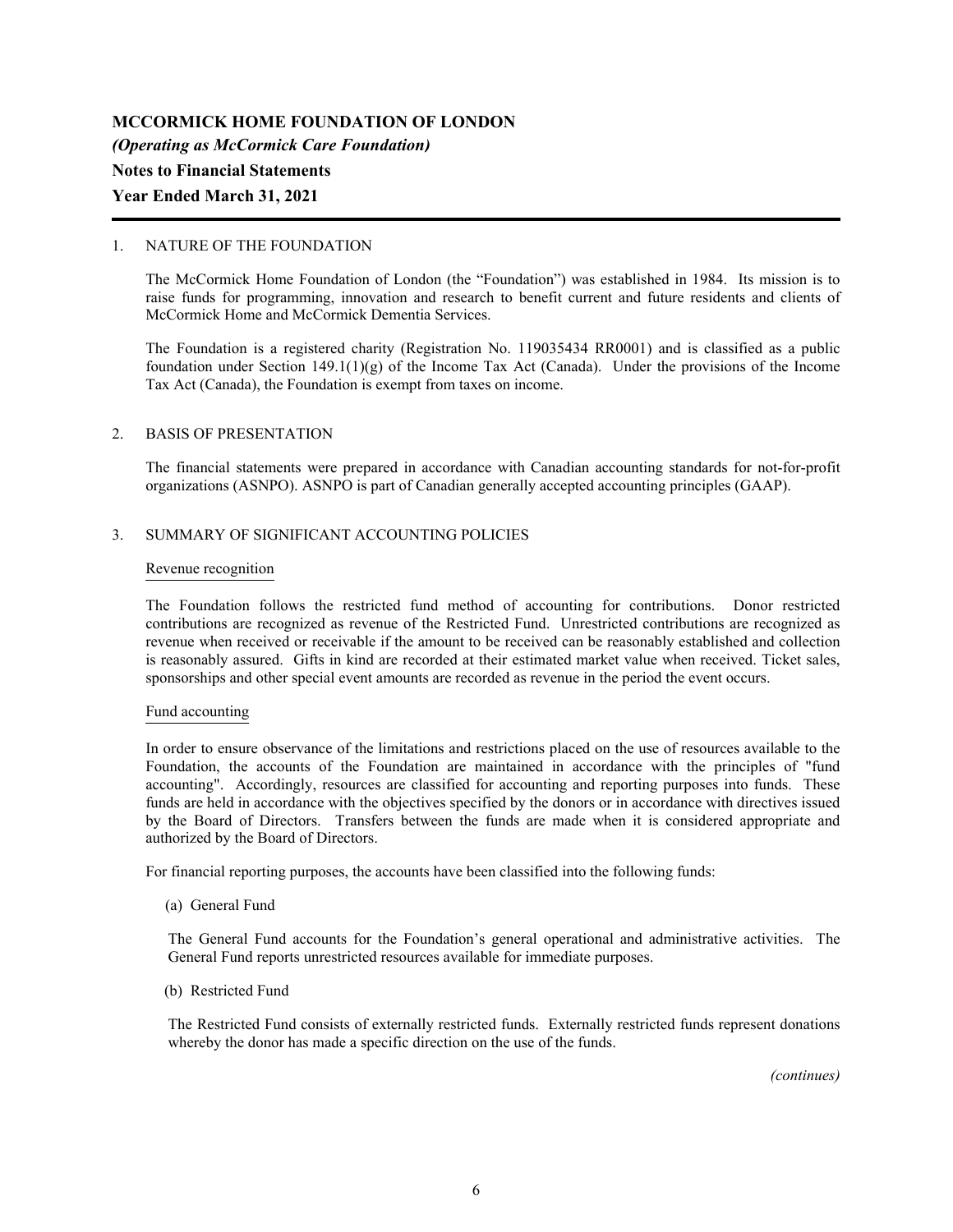## 3. SUMMARY OF SIGNIFICANT ACCOUNTING POLICIES *(continued)*

## Cash

Cash consists of cash on deposit less cheques issued and outstanding at the reporting period.

## Investments and investment income

Investments are managed by independent investment managers. Investment income is recognized as revenue when earned and is recorded in the General Fund, unless specifically designated as restricted by the donor.

## Property and equipment

Purchased property and equipment are recorded at cost. Amortization is provided at rates sufficient to amortize the cost of property and equipment over their estimated useful lives. The methods and annual rates of amortization used are:

| Furniture and fixtures | 5 years straight-line method |
|------------------------|------------------------------|
| Computer equipment     | 55% declining balance method |

Property and equipment acquired during the year but not placed into use are not amortized until they are placed into use. When property and equipment are retired or otherwise disposed of, the assets and related accumulated amortization thereon are removed from the accounts and the resulting gain or loss is recognized in the year of disposition.

## Contributed services

Volunteers contribute many hours per year to assist the Foundation in carrying out its fundraising activities. Because of the difficulty in determining fair value, contributed services are not recognized in the financial statements.

## Financial instruments policy

Financial instruments are recorded at fair value when acquired or issued. In subsequent periods, financial assets with actively traded markets are reported at fair value, with any unrealized gains and losses reported in income in the year they occur. All other financial instruments are reported at amortized cost, and tested for impairment at each reporting date. Transaction costs on the acquisition, sale or issue of financial instruments are expensed when incurred.

## Measurement uncertainty

The preparation of financial statements in conformity with ASNPO requires management to make estimates and assumptions that affect the reported amount of assets and liabilities, disclosure of contingent assets and liabilities at the date of the financial statements and the reported amounts of revenue and expenditures during the period. Such estimates are periodically reviewed and any adjustments necessary are reported in operations in the period in which they become known. Actual results could differ from these estimates.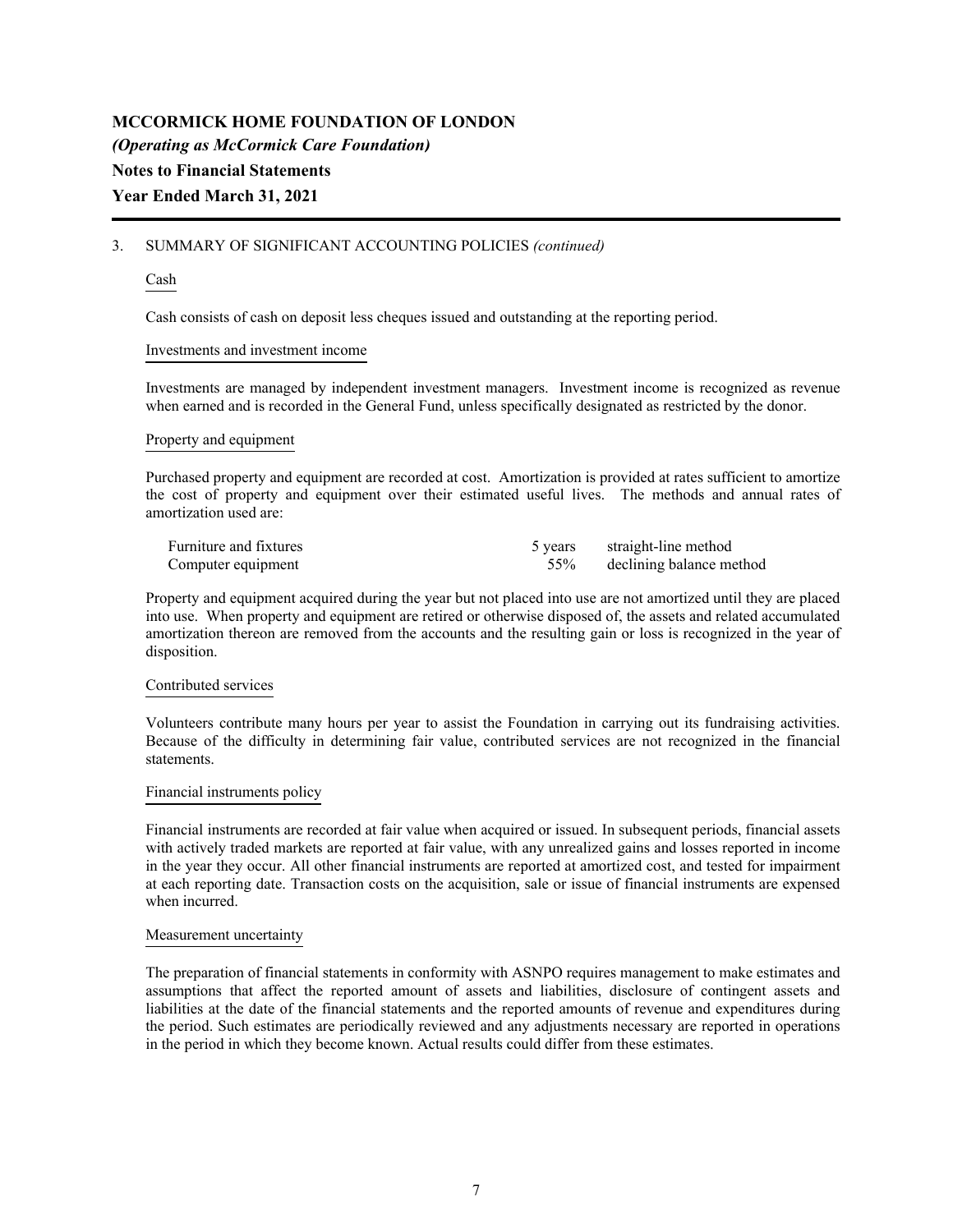## 4. INVESTMENTS

|                             | 2021 |           |    |            |   |           | 2020          |            |
|-----------------------------|------|-----------|----|------------|---|-----------|---------------|------------|
|                             |      | Cost      |    | <b>FMV</b> |   | Cost      |               | <b>FMV</b> |
| Cash                        | \$   |           | \$ |            | S | 45,000    | <sup>\$</sup> | 45,000     |
| Fixed Income                |      | 528,055   |    | 514,589    |   | 480,270   |               | 485,930    |
| Canadian Large-Cap Equity   |      | 314,285   |    | 358,506    |   | 278,674   |               | 254,461    |
| <b>US Equity</b>            |      | 203,683   |    | 407,386    |   | 248,075   |               | 388,662    |
| <b>International Equity</b> |      | 196,978   |    | 232,049    |   | 181,308   |               | 188,011    |
| Global Small-Cap Equity     |      | 71,472    |    | 97,550     |   | 63,687    |               | 70,774     |
| Money Market Fund           |      | 33,847    |    | 33,847     |   | 67,062    |               | 67,063     |
|                             |      |           |    |            |   |           |               |            |
|                             | \$   | 1,348,320 |    | 1,643,927  |   | 1,364,076 | S             | 1,499,901  |

The global financial markets have been subject to significant volatility due to the outbreak of COVID-19 which has caused fluctuations in the value of investments held.

## 5. PROPERTY AND EQUIPMENT

|                                              |    | Cost            | Accumulated<br>amortization |               | 2021<br>Net book<br>value |                         | 2020<br>Net book<br>value         |
|----------------------------------------------|----|-----------------|-----------------------------|---------------|---------------------------|-------------------------|-----------------------------------|
| Furniture and fixtures<br>Computer equipment | \$ | 11,071<br>2.297 | - \$                        | 11,071<br>632 |                           | $\blacksquare$<br>1,665 | 2,214<br>$\overline{\phantom{a}}$ |
|                                              | S  | 13,368          |                             | 11.703        |                           | 1,665                   | 2,214                             |

## 6. RELATED PARTY TRANSACTIONS

During the year, the Foundation provided grants to the McCormick Home in the amount of \$168,366 (2020 - \$164,063). This amount consisted of \$51,040 (2020 - \$4,895) for capital expenditures and \$117,326 (2020 - \$159,168) for program enhancements and subsidies to fund participants in the Day Program.

During the year, McCormick Home charged rent of \$6,000 (2020 - \$6,000) to the McCormick Home Foundation of London. These charges are in the normal course of operations and are measured at the exchange amount, which is the amount of consideration established and agreed upon by the related parties. Amounts due to related parties are unsecured, non interest bearing and have no set terms of repayment.

McCormick Home is a long-term care facility, which provides residential care and services to the elderly. McCormick Dementia Services offers dementia specific day programs and support services to those in the community living with dementia as well as their caregivers. McCormick Home and McCormick Dementia Services are divisions of The Women's Christian Association of London (o/a McCormick Care Group).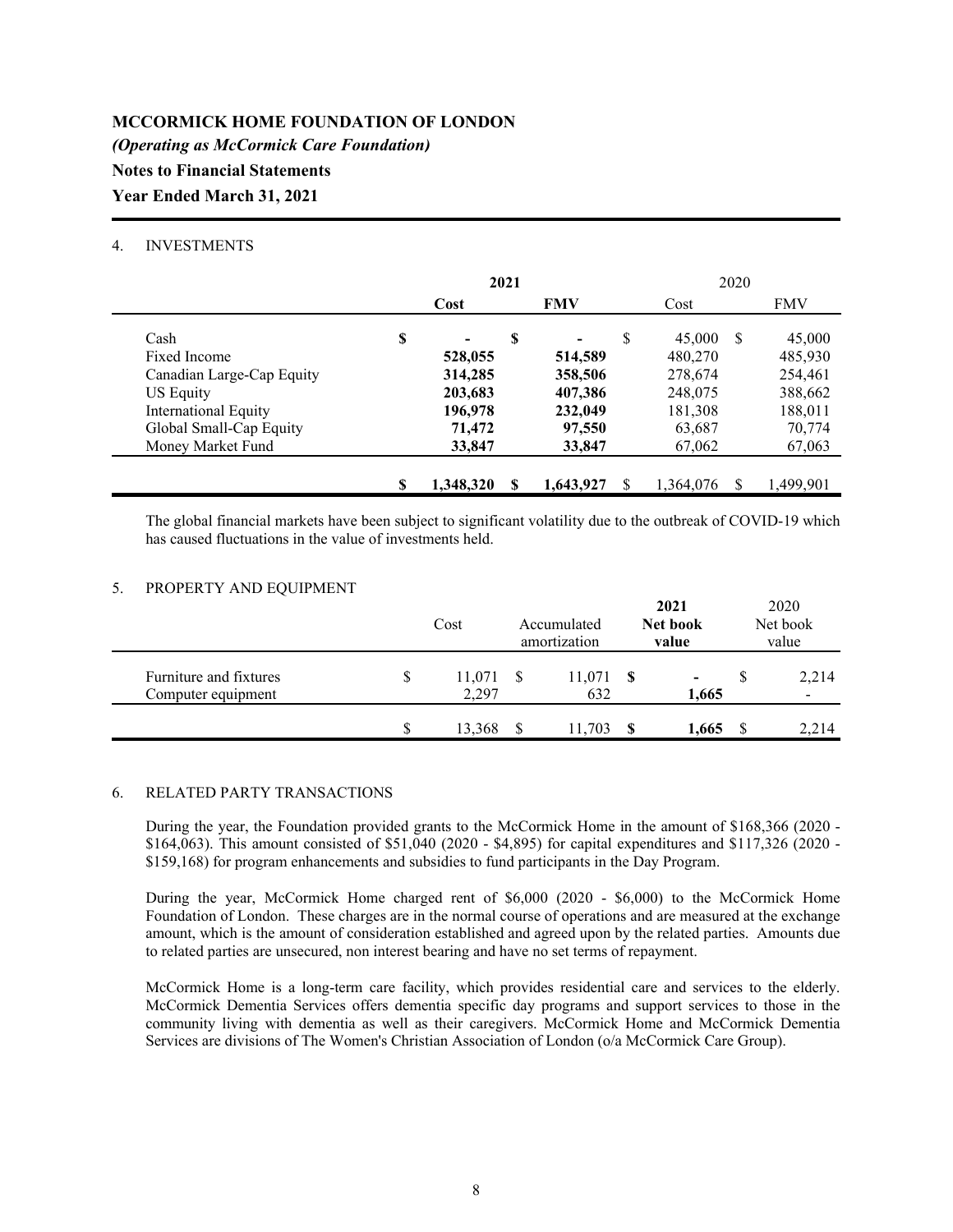| <b>INVESTMENT INCOME (LOSS)</b>          |         |          |
|------------------------------------------|---------|----------|
|                                          | 2021    | 2020     |
| Unrealized gains (losses) on investments | 159,784 | (72,161) |
| Realized gains on investments            | 56,386  | 933      |
| Interest and dividends                   | 80,978  | 56,278   |
|                                          | 297,148 | (14,950) |

## 8. FINANCIAL INSTRUMENTS

The Foundation is exposed to various risks through its financial instruments. The following analysis provides information about the Foundation's risk exposure and concentration. There have been no significant changes in the nature or concentration of the risk exposures from the prior year, unless otherwise noted.

### Credit risk

Credit risk is the risk that one party to a financial instrument will cause a financial loss for the other party by failing to discharge an obligation. The Foundation is exposed to credit risk. An allowance for doubtful accounts if required is established based upon factors surrounding the credit risk of specific accounts, historical trends and other information. The Foundation does not have any significant credit risk concentration.

#### Liquidity risk

Liquidity risk is the risk that an entity will encounter difficulty in meeting obligations associated with financial liabilities. The Foundation manages its liquidity risk by forecasting its cash needs on a regular basis and seeking additional information based on those forecasts.

#### Currency risk

Currency risk is the risk to the Foundation's operations that arise from fluctuations of foreign exchange rates. The Foundation is exposed to currency risk on investments as they include U.S. and other international equities in the amount of \$736,985 (2020 - \$647,447). While these funds are denominated for reporting purposes in Canadian dollars, the underlying securities are subject to foreign currency fluctuations on conversion to Canadian dollars.

#### Interest rate risk

Interest rate risk is the risk that the fair value or future cash flows of a financial instrument will fluctuate because of changes in market interest rates. The Foundation is exposed to interest rate risk as the value of its Fixed Income and Money Market investments is affected by market changes in interest. Refer to Note 4 for current values held in these investments.

#### Other price risk

Other price risk is the risk that the fair value or future cash flows of a financial instrument will fluctuate because of changes in market prices (other than those arising from interest rate risk or currency risk), whether those changes are caused by factors specific to the individual financial instrument or its issuer, or factors affecting all similar financial instruments traded in the market. The Foundation is exposed to other price risk through its portfolio of investments. Refer to Note 4 for current values held in these investments.